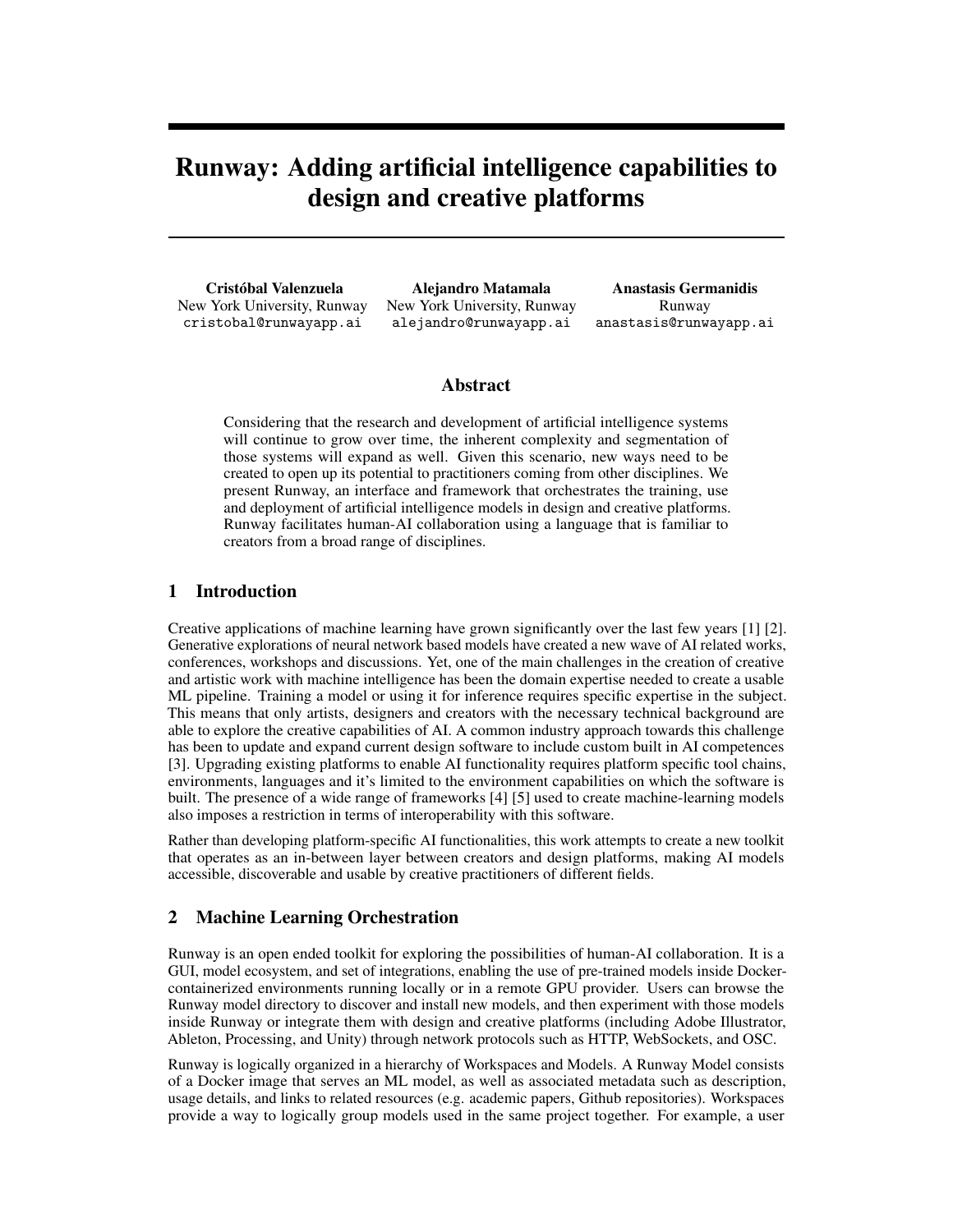

Figure 1: The Runway architecture



Figure 2: Runway I/O view

working an interactive dance performance may create a workspace containing two models that she would like to use for her piece: OpenPose [6] for detecting the dancers' movements and WaveNet [7] for generating a score for the dance.

# 3 Conclusion

Runway started with the idea that a much greater number of artists, designers, and other creators would be interested in using machine learning models to augment their workflow if only they had the right tools built for them. By introducing a specification for running containerized machine learning models, a simple visual interface for experimenting with those models, and a framework for integrating them in existing design software, this work attempts to shift the energy of creators from installing platform-specific dependencies to creating and experimenting.